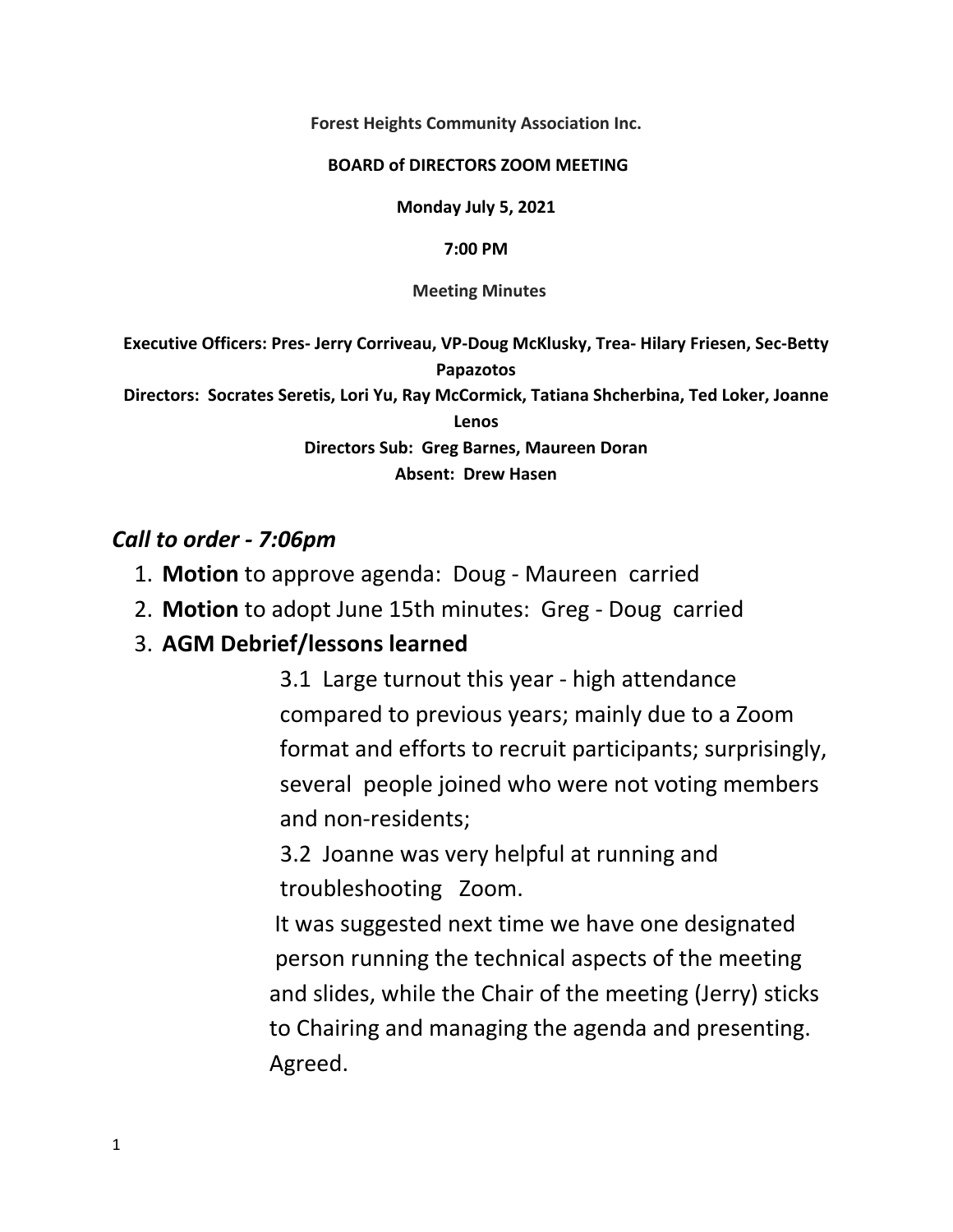3.3 Maureen suggested that in our AGM meeting minutes/notes to keep in line with our full transparency, we include all questions from the chat along with the answers. Agreed.

 3.4 Discussed updating Constitution in regards to AGM attendees to be much precise. Since non‐ members in the past, although not written in the constitution, can only be observers, it can also complicate the voting process. Agreed. 3.5 Unless absolutely necessary we will not attempt doing another AGM via zoom. The meeting however, was a success, especially as done during a Pandemic.

### 4. **President Update ‐ Jerry**

4.1 Lori Atack‐Smith has been named our Association 2021 volunteer of the Year/ it was announced at the AGM. A well deserved recipient!

4.2 2022 Board Elections date is confirmed for November 22, 2021. Nominations will be accepted until November 8.

 4.3 Planning to hold our Appreciation/Recognition Social in late November or early December - date to be confirmed at our September meeting.

4.4 Huge appreciation to the City for resurfacing and repainting all the lines for both sports at the Kaufman Tennis/Pickleball courts and the Waterloo Regional Public School Board for relining the Forest Heights courts. Thank you emails have been sent to the people responsible.